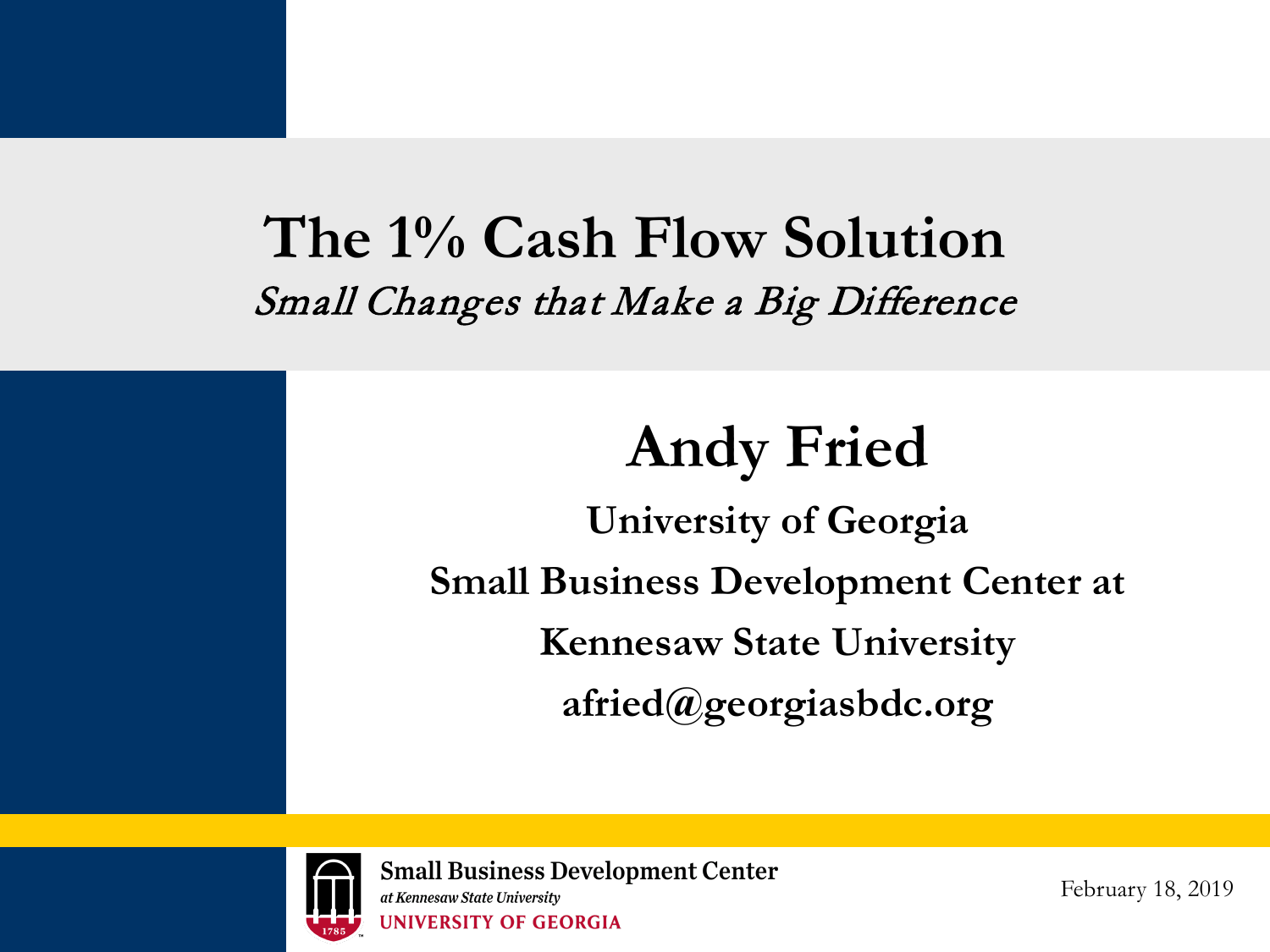## **1. Price Increase**

- Company annual sales: \$1M.
- Raise prices 1% across the board.
- \$10,000 additional profits!

Analyze pricing for all services and products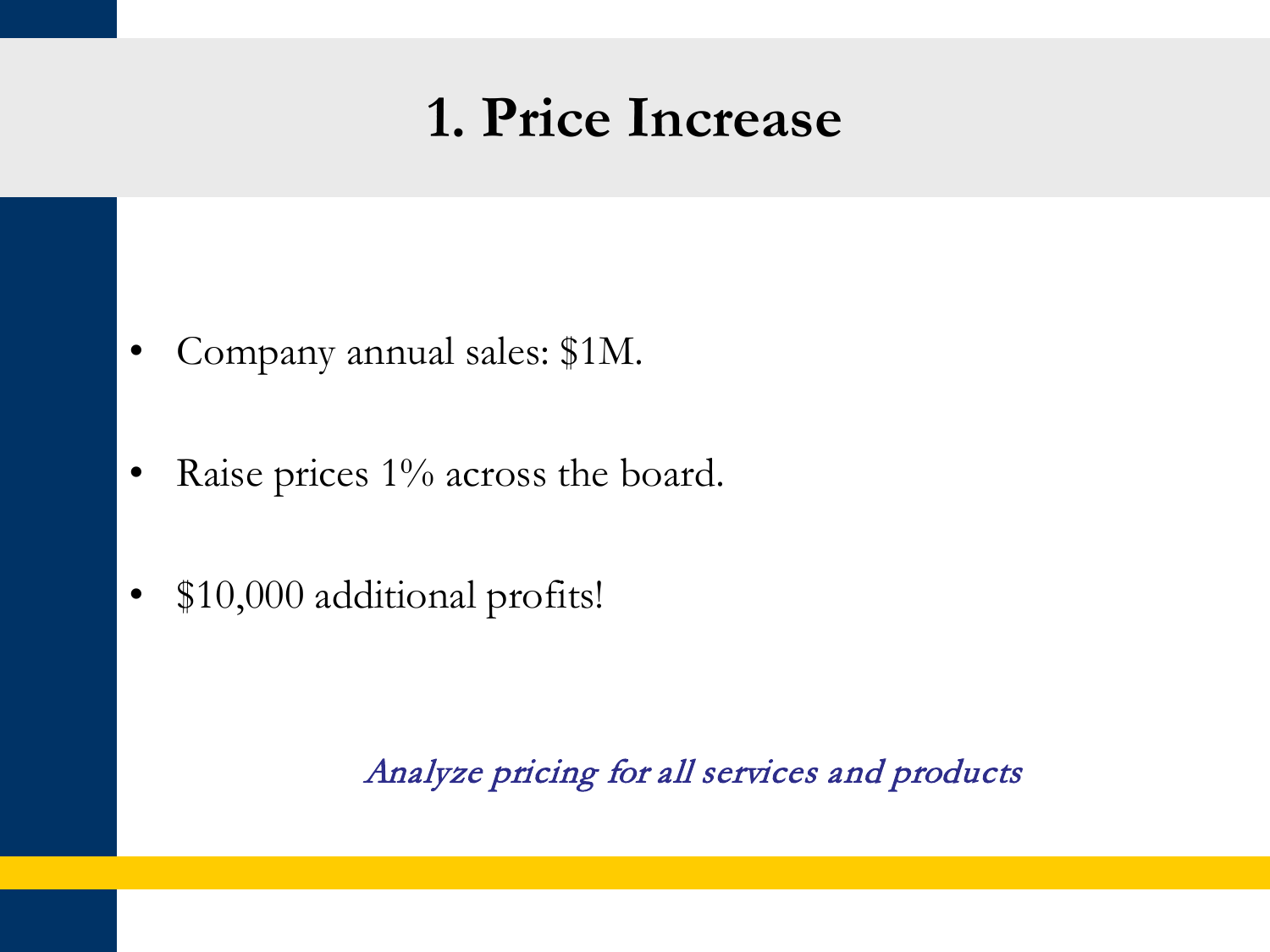# **2. Sales Volume Increase**

- If sales volume increases 1%, then gross profit and net profit increase by gross profit margin **x** sales volume increase.
- Current sales: \$1,000,000. Gross Profit Margin: 60%.
- Increase in Gross and Net Profit:  $$1,000,000 \times 1\% \times .60 = $6,000$

#### Sell more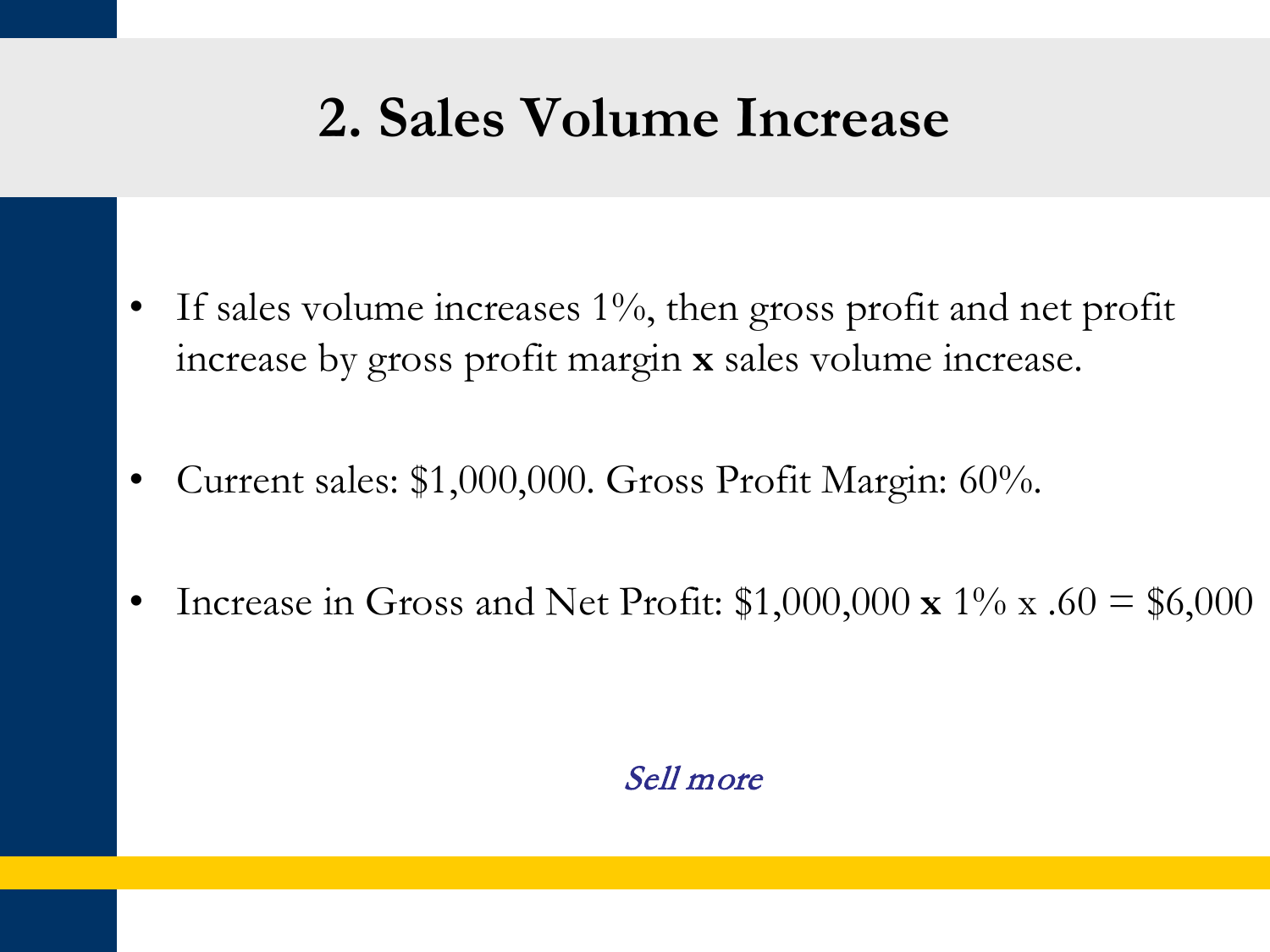# **3. Cost of Goods Sold Reduction**

- If cost of goods sold are cut by  $1\%$ , then gross and net profit increase by the 1% reduction of current COGS.
- Cost of Goods Sold: \$400,000.
- Increase in Gross and Net Profit:  $1\% \times \$400,000 = \$4,000$ .

#### Negotiate better prices with suppliers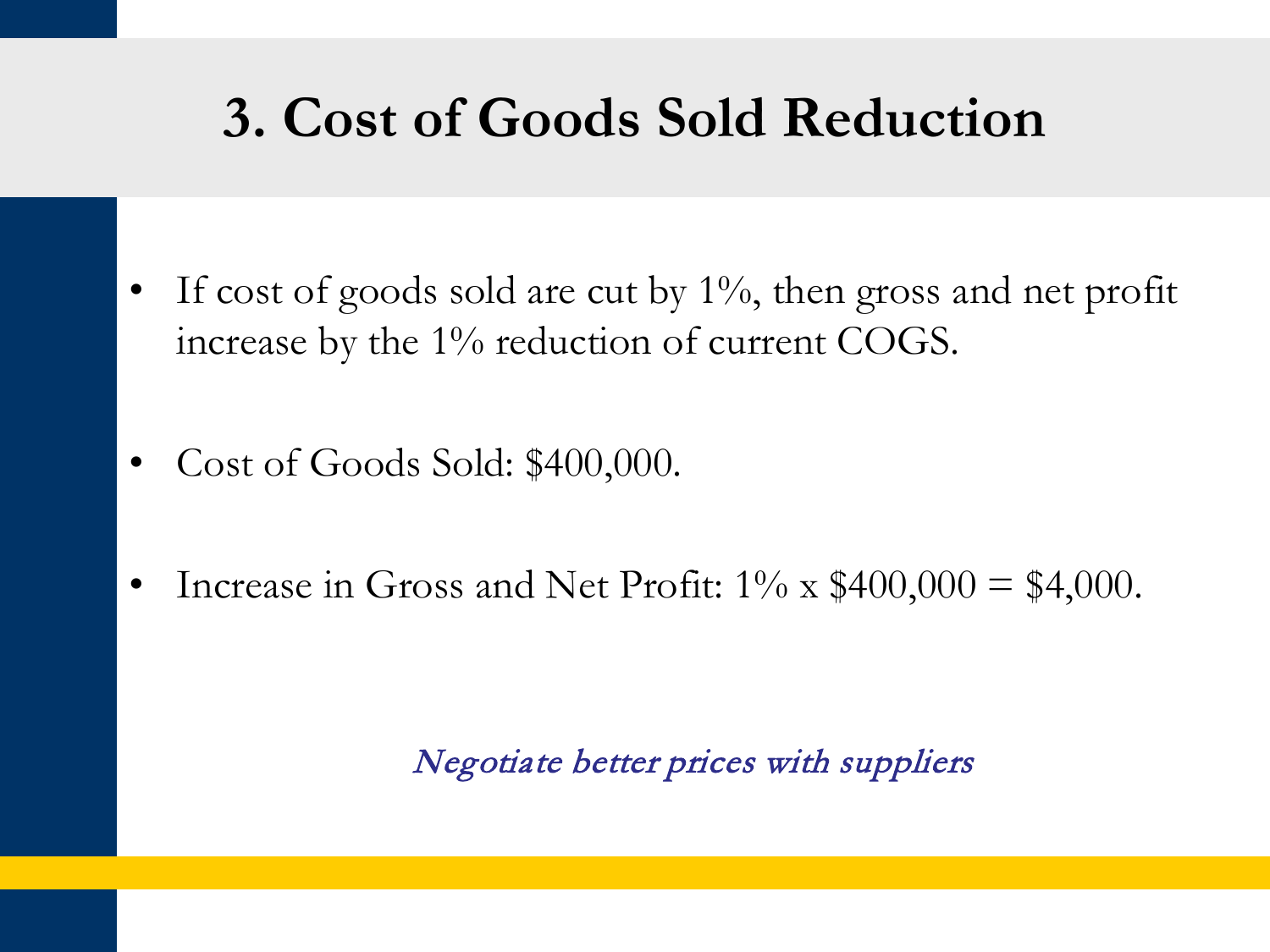# **4. Overhead Reduction**

- If overhead costs are reduced by  $1\%$ , then net profit will increase by 1% of total overhead cost.
- Overhead: \$450,000.
- Increase in Net Profit:  $1\% \times \$450,000 = \$4,500$ .

Analyze expenses monthly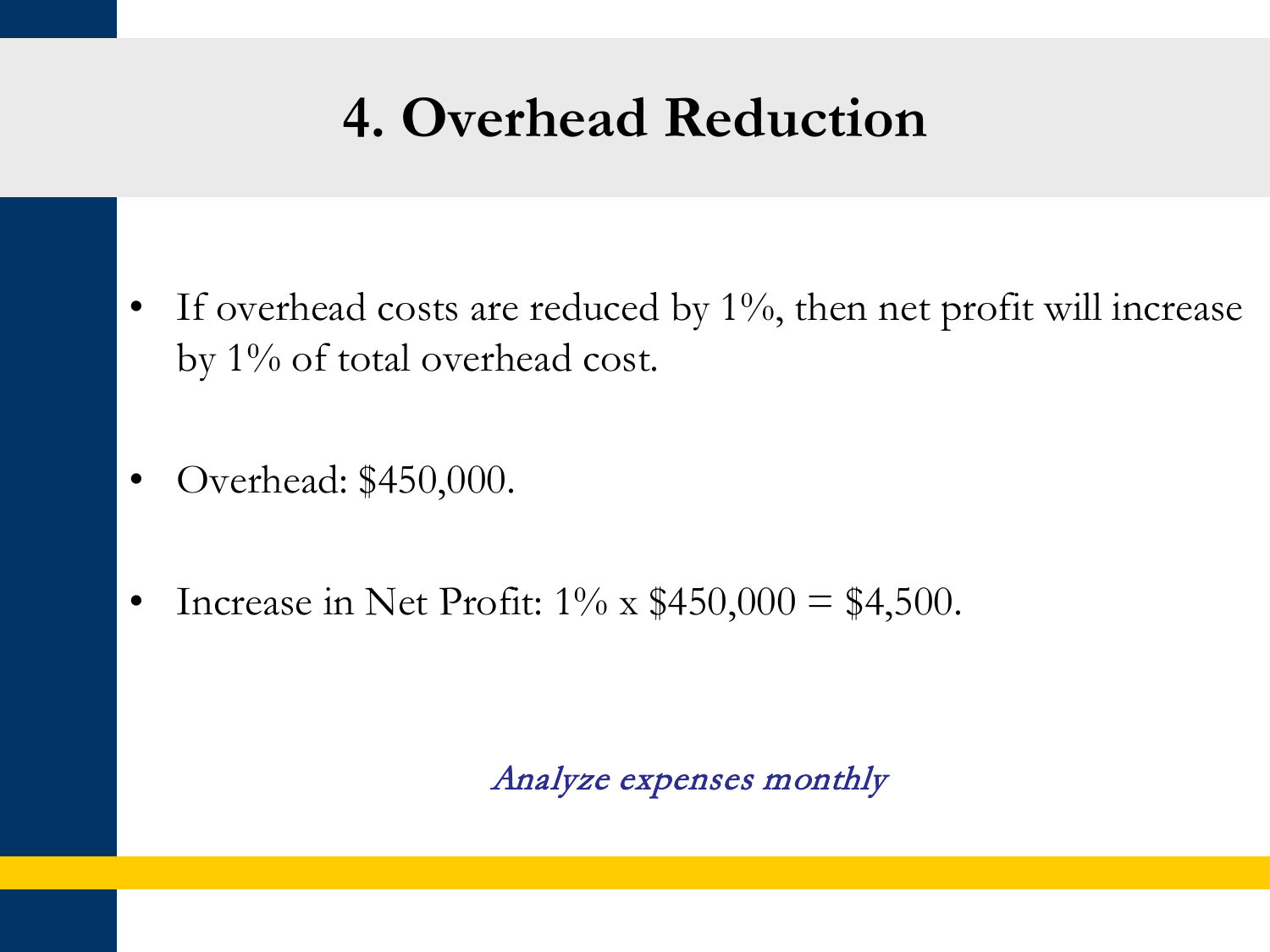# **Profit ≠ Cash**

|                               | <b>Profit and Loss</b> |          |          |                           |              | <b>Cash Flow</b> |              |
|-------------------------------|------------------------|----------|----------|---------------------------|--------------|------------------|--------------|
|                               | January                | Feb.     | March    |                           | January      | Feb.             | March        |
| <b>SALES</b>                  | \$20,000               | \$30,000 | \$45,000 | <b>START</b>              | \$10,000     | \$0              | $(\$22,000)$ |
| <b>COGS</b>                   | \$12,000               | \$18,000 | \$27,000 | <b>CASH</b>               |              |                  |              |
| <b>GROSS</b><br><b>PROFIT</b> | \$8,000                | \$12,000 | \$18,000 | <b>CASH</b><br>IN         | \$0          | \$0              | \$20,000     |
| <b>EXPEN-</b><br><b>SES</b>   | \$10,000               | \$10,000 | \$10,000 | <b>CASH</b><br><b>OUT</b> | $(\$10,000)$ | $(\$22,000)$     | $(\$28,000)$ |
| <b>NET</b><br><b>PROFIT</b>   | $(\$2,000)$            | \$2,000  | \$8,000  | <b>END</b><br><b>CASH</b> | \$0          | $(\$22,000)$     | $(\$30,000)$ |

#### **Assumptions:**

Company starts with \$10,000 cash.

Company pays vendors in 30 days.

Company collects from customers in 60 days.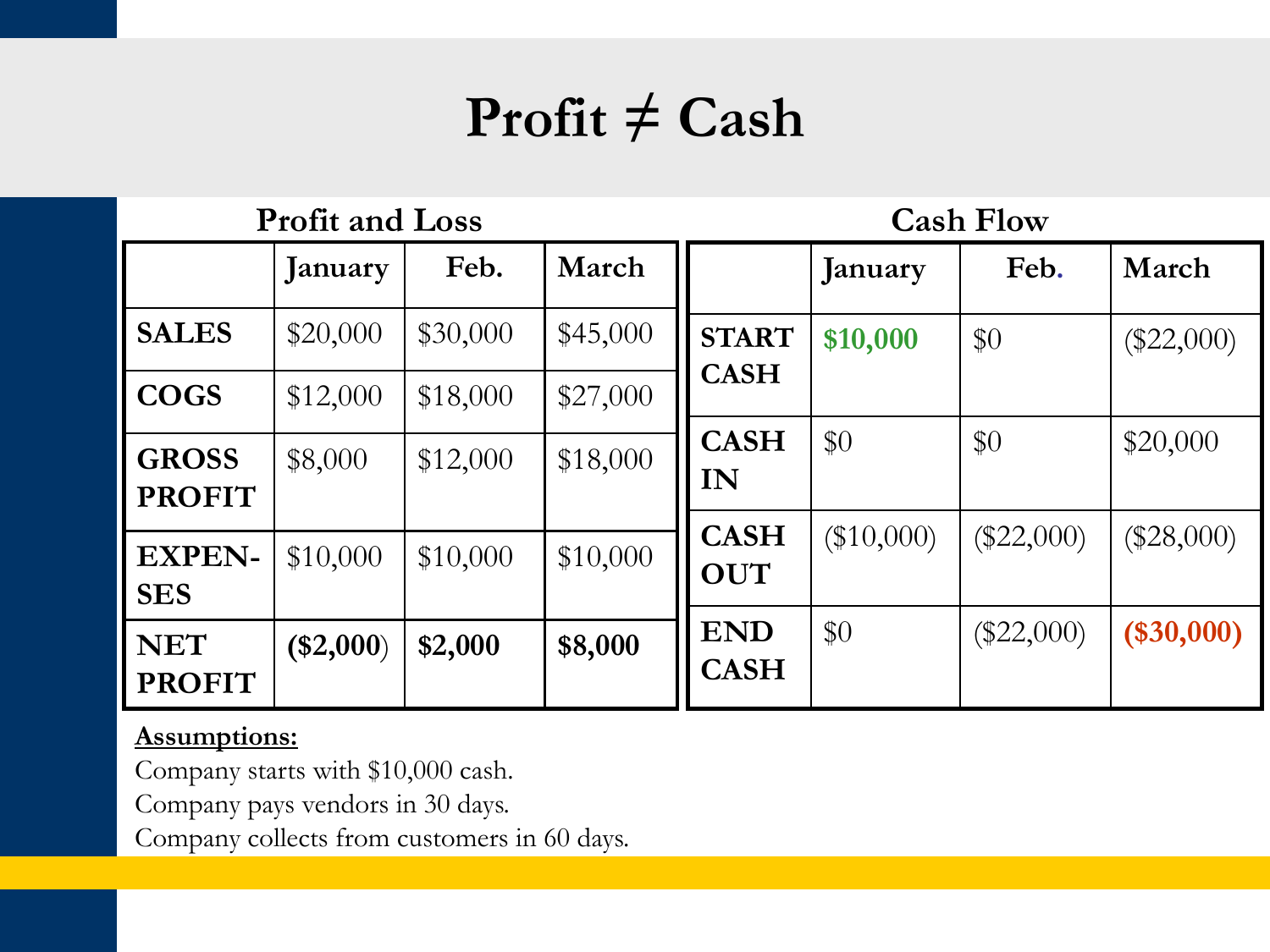# **Cash Conversion Cycle**



**Cash Conversion Cycle = Time from paying vendors to collecting from customers Cash Conversion Cycle = DII + DSO - DPO**

**GOAL: Minimize Cash Conversion Cycle**

**1. Increase DPO (move line 2 to right - take longer to pay vendors)**

**2. Decrease DSO (move line 4 to left - collect faster from customers)**

**3. Decrease DII (move line 3 to left - sell inventory faster)**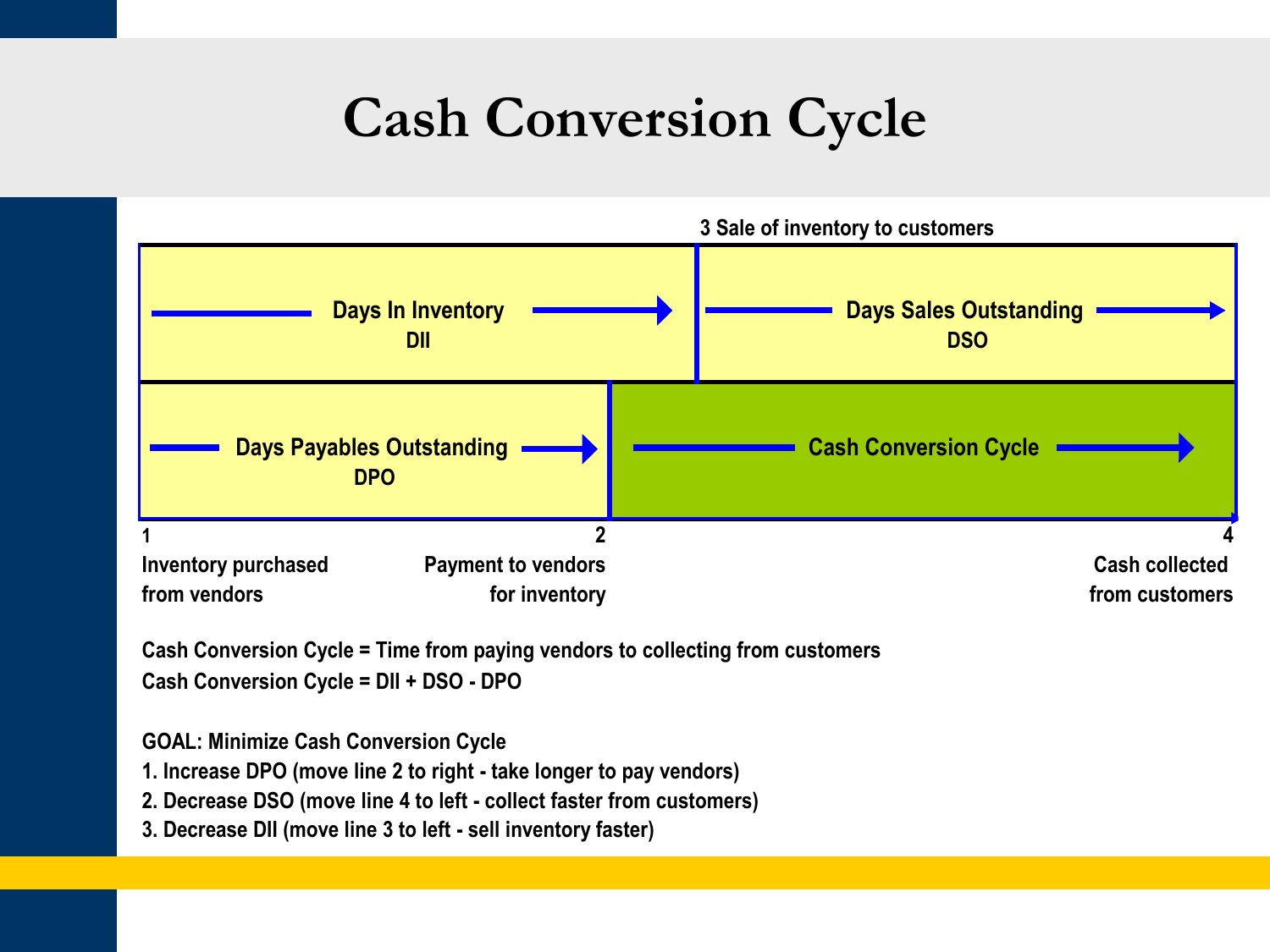# **5. Days Sales Outstanding Decrease**

### **Days Sales Outstanding (DSO)**

DSO = 360 Days/Accounts Receivable Turnover DSO = 360 Days/(Annual Sales/Accounts Receivable)

- DSO is the average time it takes a company to collect cash on credit sales.
- If DSO is reduced by 1 day, then cash flow would increase by 1 Day x (Annualized Sales/360).

• 
$$
1 \times (\$1,000,000/360) = \$2,778
$$
  
Average Daily Sales

#### Collect Faster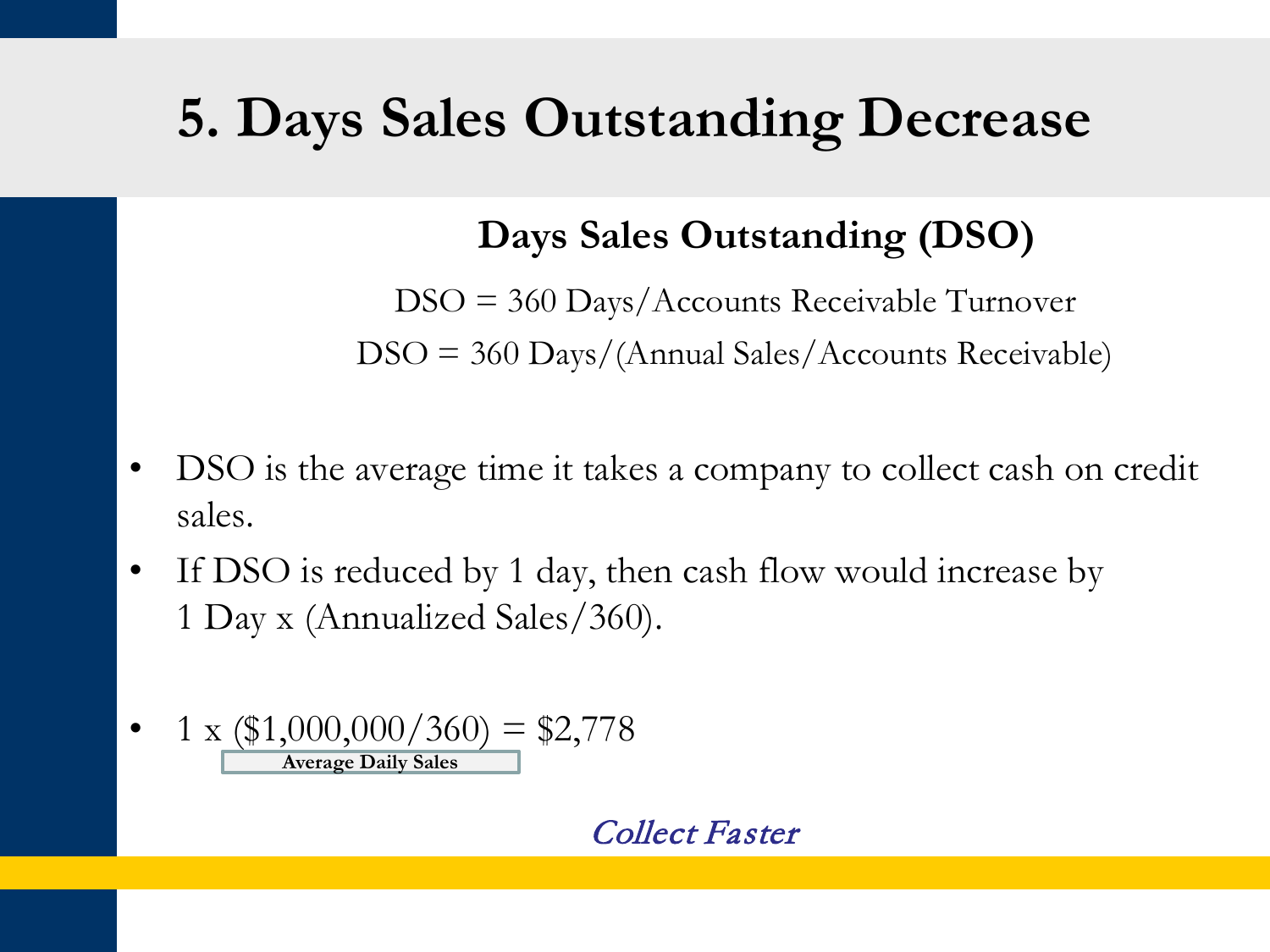# **Tactics to Reduce DSO**

- Ask customers for deposits.
- Ask customers to pay sooner. For example: Net 15 instead of Net 30.
- Provide discounts to customers who pay on time or in advance. For example: 2%; Net 15.
- Invoice faster.
- Friendly reminders before deadline that payments are due. For example: 5 days before due date.
- For recurring invoices, obtain credit card authorization from customers to automate on-time payments.
- Improve communication with customers. Understand why your customers are paying late.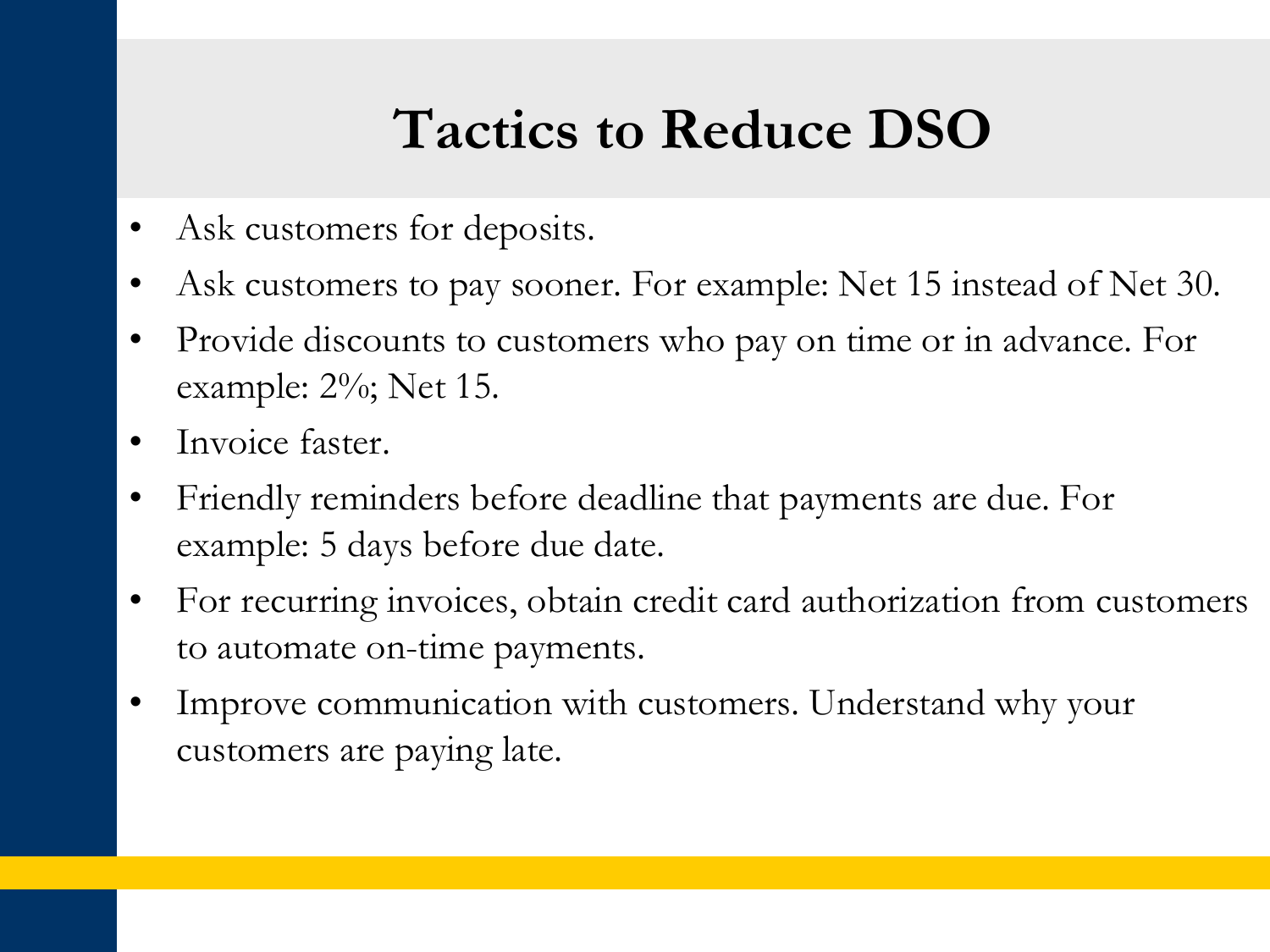## **6. Days In Inventory Decrease**

**Days In Inventory (DII)**

DII = 360 Days/Inventory Turnover  $DII = 360$  Days/(Costs of Goods Sold/Inventory)

- DII is the average time it takes a company to turn over their inventory.
- If DII is reduced by 1 day, then cash flow would increase by 1 x (Annualized COGS/360).
- $1 \times (\text{$}400,000/360) = \text{$}1,111$

**Average Daily Purchases**

#### Reduce Inventory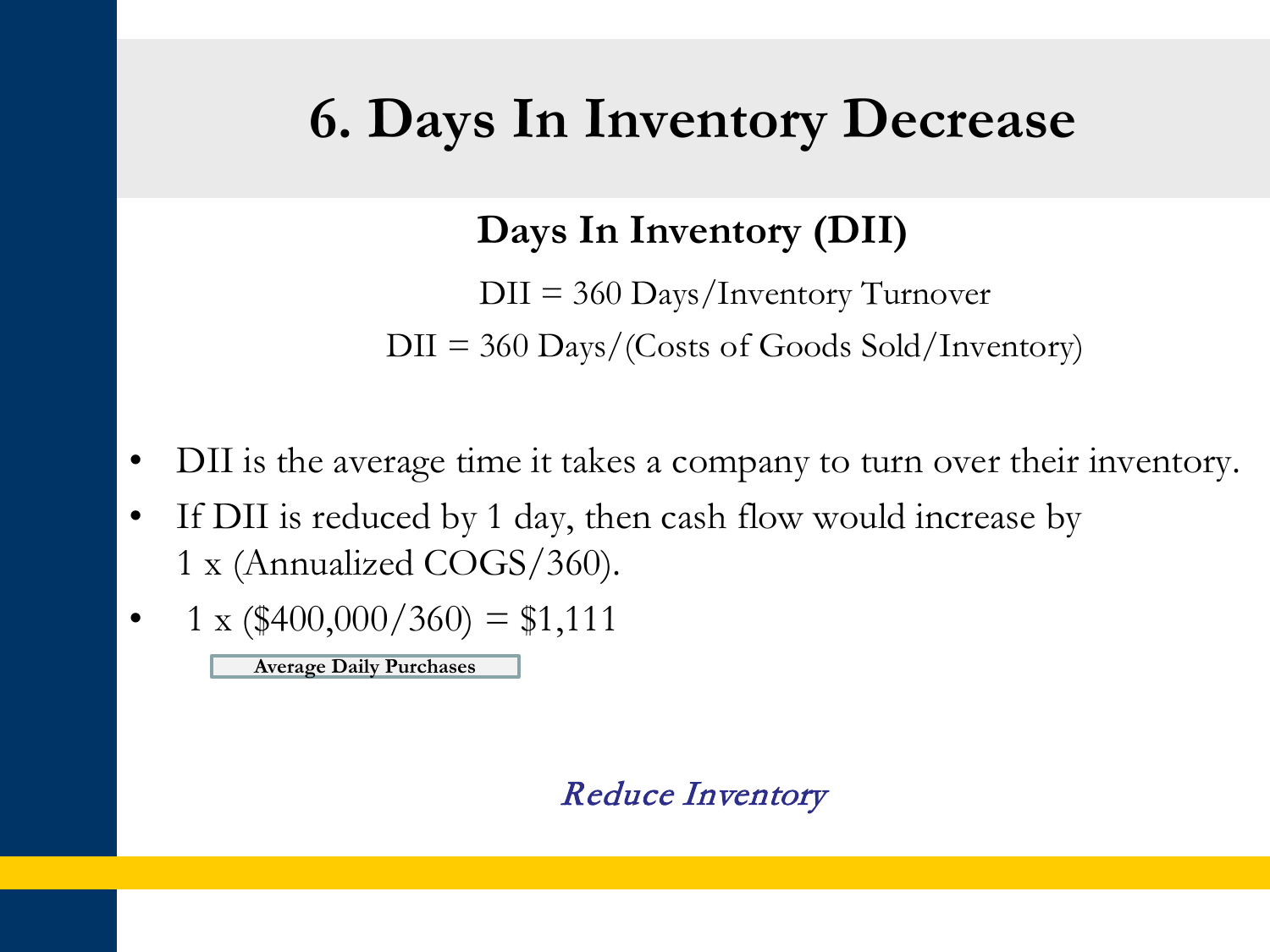## **7. Days Payable Outstanding Increase**

#### **Days Payable Outstanding (DPO)**

DPO = 360 Days/Accounts Payable Turnover  $DPO = 360$  Days/(Costs of Goods Sold/Accounts Payable)

- DPO is the average time a company takes to pay trade invoices.
- If DPO is increased by 1 day, then cash flow would increase by 1 x (Annualized COGS/360).
- 1 x ( $$400,000/360$ ) = \$1,111 **Average Daily Payments**

Take full advantage of payment terms